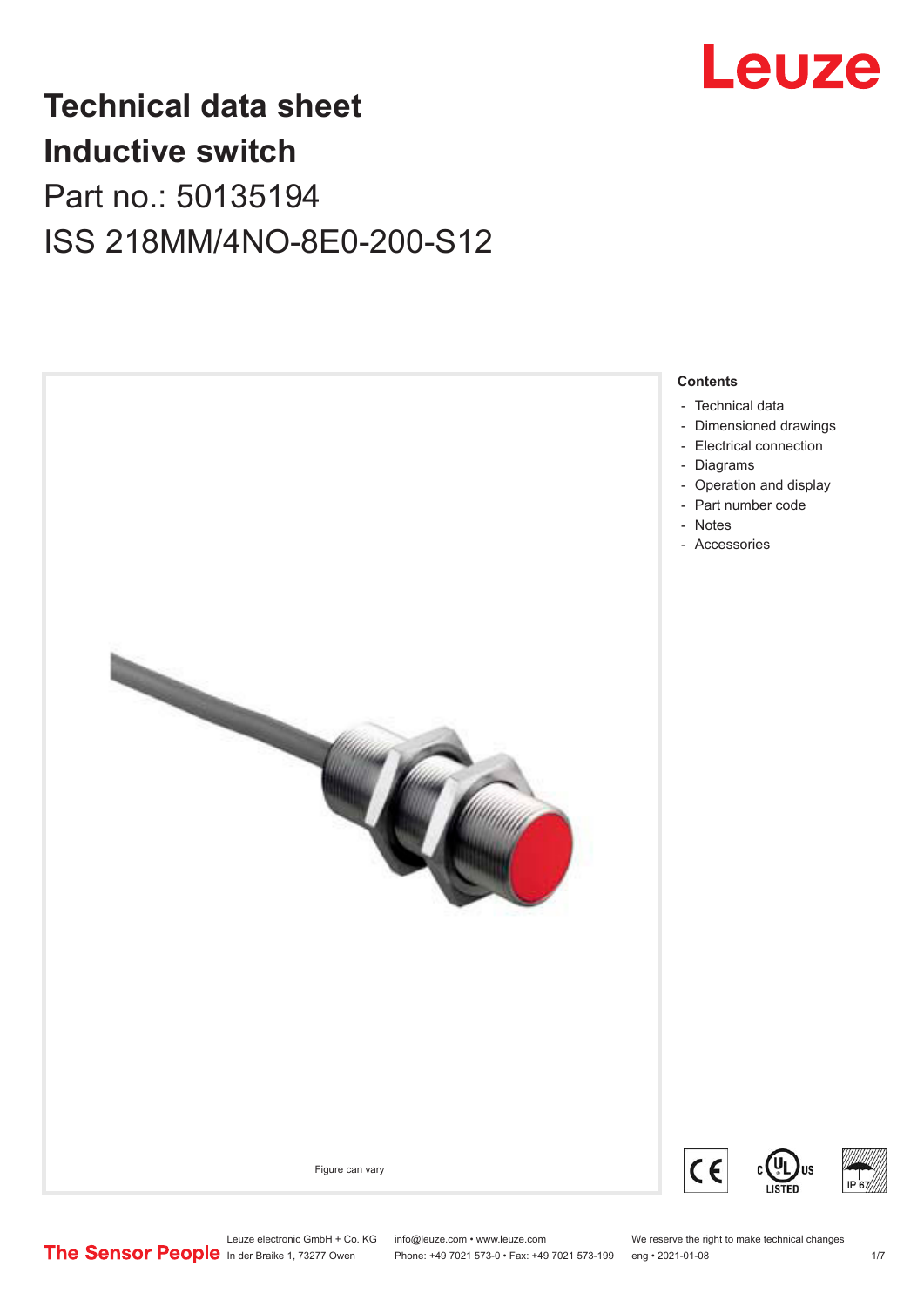## <span id="page-1-0"></span>**Technical data**

# Leuze

#### **Basic data**

| <b>Series</b>                             | 218 |
|-------------------------------------------|-----|
| Typ. operating range limit S <sub>n</sub> | 8 m |
| Operating range S <sub>2</sub>            |     |

### **Characteristic parameters**

MTTF 900 years

### **Electrical data**

| Electrical data                      |                                                                                          |
|--------------------------------------|------------------------------------------------------------------------------------------|
| Protective circuit                   | Inductive protection                                                                     |
|                                      | Polarity reversal protection                                                             |
|                                      | Short circuit protected                                                                  |
|                                      |                                                                                          |
| Performance data                     |                                                                                          |
| Supply voltage U <sub>n</sub>        | 10  30 V, DC                                                                             |
| <b>Residual ripple</b>               | $0 20 \%$ , From $U_{p}$                                                                 |
| <b>Open-circuit current</b>          | $010$ mA                                                                                 |
| Temperature drift, max. (in % of S.) | 10 %, Over the entire operating<br>temperature range                                     |
| Repeatability, max. (in % of S.)     | 5 %, For $U_B$ = 20  30 VDC, ambient<br>temperature $T_a = 23 \degree C \pm 5 \degree C$ |
| <b>Switching hysteresis</b>          | 10%                                                                                      |

8 mm

0 ... 6.4 mm

#### **Outputs**

**Number of digital switching outputs** 1 Piece(s)

|  | <b>Switching outputs</b> |
|--|--------------------------|
|  |                          |

| <b>Voltage type</b>        | DC.                |
|----------------------------|--------------------|
| Switching current, max.    | 200 mA             |
| Residual current, max.     | $0.1 \text{ mA}$   |
| Voltage drop               | $\leq$ 2 V         |
| <b>Switching output 1</b>  |                    |
|                            |                    |
| <b>Switching element</b>   | Transistor, PNP    |
| <b>Switching principle</b> | NO (normally open) |

#### **Timing**

**Switching frequency** 1,500 Hz **Readiness delay** 60 ms

#### **Connection**

**Number of connections** 1 Piece(s)

| <b>Connection 1</b>       |                       |
|---------------------------|-----------------------|
| <b>Function</b>           | Signal OUT            |
|                           | Voltage supply        |
| <b>Type of connection</b> | Cable with connector  |
| Cable length              | $200$ mm              |
| <b>Sheathing material</b> | <b>PUR</b>            |
| Cable color               | Gray                  |
| Wire cross section        | $0.34 \, \text{mm}^2$ |
| <b>Thread size</b>        | M <sub>12</sub>       |
| <b>Type</b>               | Male                  |
| <b>Material</b>           | Metal                 |
| No. of pins               | 4-pin                 |
| Encoding                  | A-coded               |

### **Mechanical data**

| Design                          | Cylindrical                     |
|---------------------------------|---------------------------------|
| <b>Thread size</b>              | M18 x 1 mm                      |
| Dimension (Ø x L)               | 18 mm x 35 mm                   |
| <b>Type of installation</b>     | Embedded                        |
| <b>Housing material</b>         | Metal                           |
| <b>Metal housing</b>            | Nickel-plated brass             |
| <b>Sensing face material</b>    | Plastic, Polybutylene (PBT)     |
| Net weight                      | 49 g                            |
| <b>Housing color</b>            | Red, RAL 3000                   |
|                                 | Silver                          |
| Type of fastening               | Mounting thread                 |
| <b>Standard measuring plate</b> | 24 x 24 mm <sup>2</sup> , Fe360 |
|                                 |                                 |
| <b>Operation and display</b>    |                                 |
| Type of display                 | LED                             |
| <b>Number of LEDs</b>           | 1 Piece(s)                      |
|                                 |                                 |
| <b>Environmental data</b>       |                                 |
| Ambient temperature, operation  | $-2570 °C$                      |
| Ambient temperature, storage    | $-2570 °C$                      |
|                                 |                                 |
| <b>Certifications</b>           |                                 |
|                                 |                                 |
| Degree of protection            | IP 67                           |
| <b>Protection class</b>         | $\mathbf{II}$                   |
| <b>Certifications</b>           | c UL US                         |
| <b>Standards applied</b>        | IEC 60947-5-2                   |
|                                 |                                 |
| <b>Correction factors</b>       |                                 |
| <b>Aluminum</b>                 | 0.35                            |
| <b>Stainless steel</b>          | 0.7                             |
| Copper                          | 0.3                             |
| <b>Brass</b>                    | 0.4                             |
| Fe360 steel                     | 1                               |
|                                 |                                 |
| <b>Classification</b>           |                                 |
| <b>Customs tariff number</b>    | 85365019                        |
| eCl@ss 5.1.4                    | 27270101                        |
| eCl@ss 8.0                      | 27270101                        |
| eCl@ss 9.0                      | 27270101                        |
| eCl@ss 10.0                     | 27270101                        |
| eCl@ss 11.0                     | 27270101                        |
| <b>ETIM 5.0</b>                 | EC002714                        |
| <b>ETIM 6.0</b>                 | EC002714                        |
| <b>ETIM 7.0</b>                 | EC002714                        |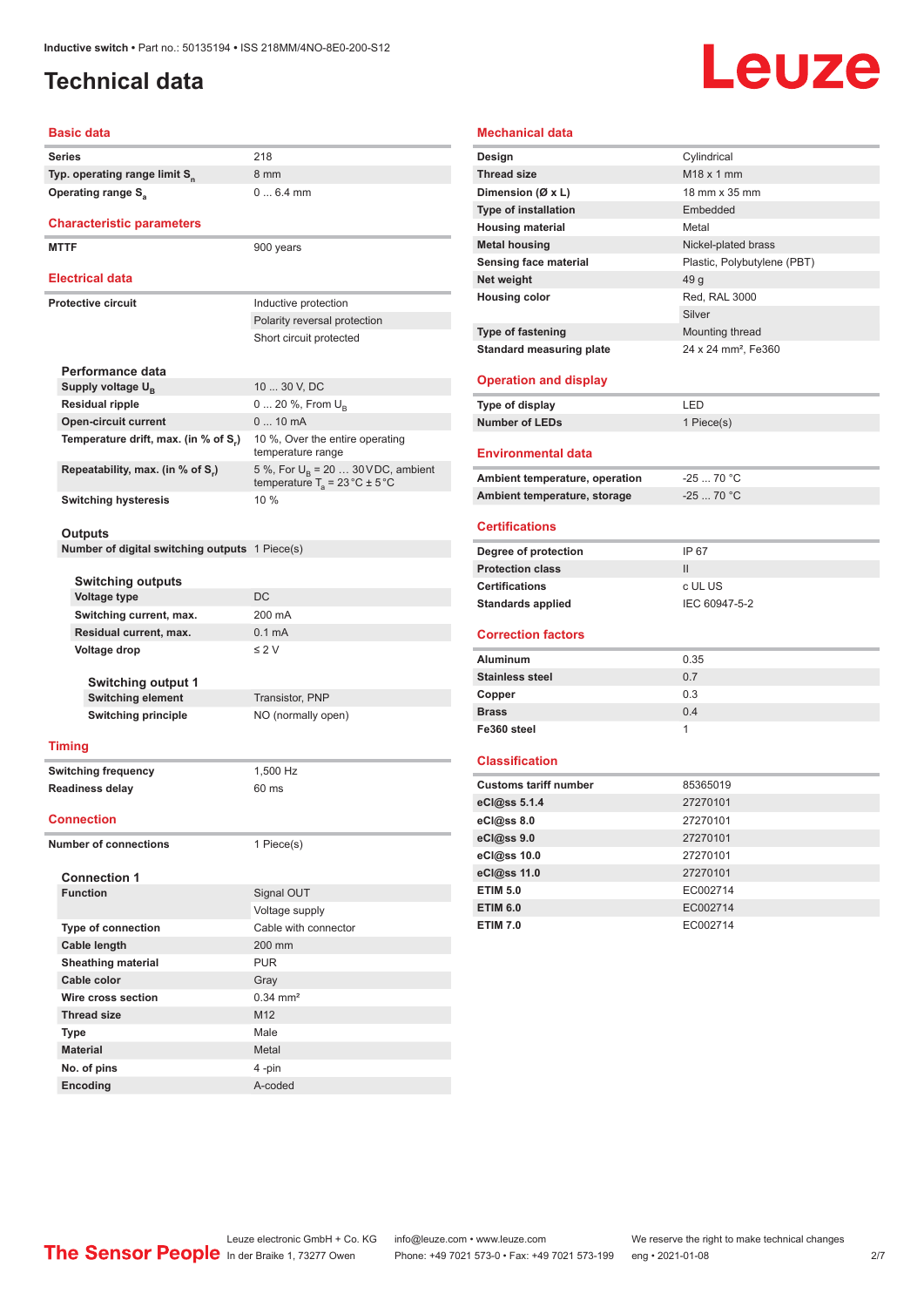<span id="page-2-0"></span>**Inductive switch •** Part no.: 50135194 **•** ISS 218MM/4NO-8E0-200-S12

## **Dimensioned drawings**

All dimensions in millimeters





## **Electrical connection**

### **Connection 1**

| <b>Function</b>           | Signal OUT             |
|---------------------------|------------------------|
|                           | Voltage supply         |
| Type of connection        | Cable with connector   |
| Cable length              | 200 mm                 |
| <b>Sheathing material</b> | <b>PUR</b>             |
| Cable color               | Gray                   |
| Wire cross section        | $0.34$ mm <sup>2</sup> |
| <b>Thread size</b>        | M <sub>12</sub>        |
| <b>Type</b>               | Male                   |
| <b>Material</b>           | Metal                  |
| No. of pins               | $4$ -pin               |
| Encoding                  | A-coded                |

### **Pin Pin assignment**

| $\boldsymbol{A}$ |       |
|------------------|-------|
| $\overline{2}$   | n.c.  |
| 3                | GND   |
| $\overline{4}$   | OIII1 |



### Leuze electronic GmbH + Co. KG info@leuze.com • www.leuze.com We reserve the right to make technical changes<br>
The Sensor People in der Braike 1, 73277 Owen Phone: +49 7021 573-0 • Fax: +49 7021 573-199 eng • 2021-01-08 Phone: +49 7021 573-0 • Fax: +49 7021 573-199 eng • 2021-01-08 3/7

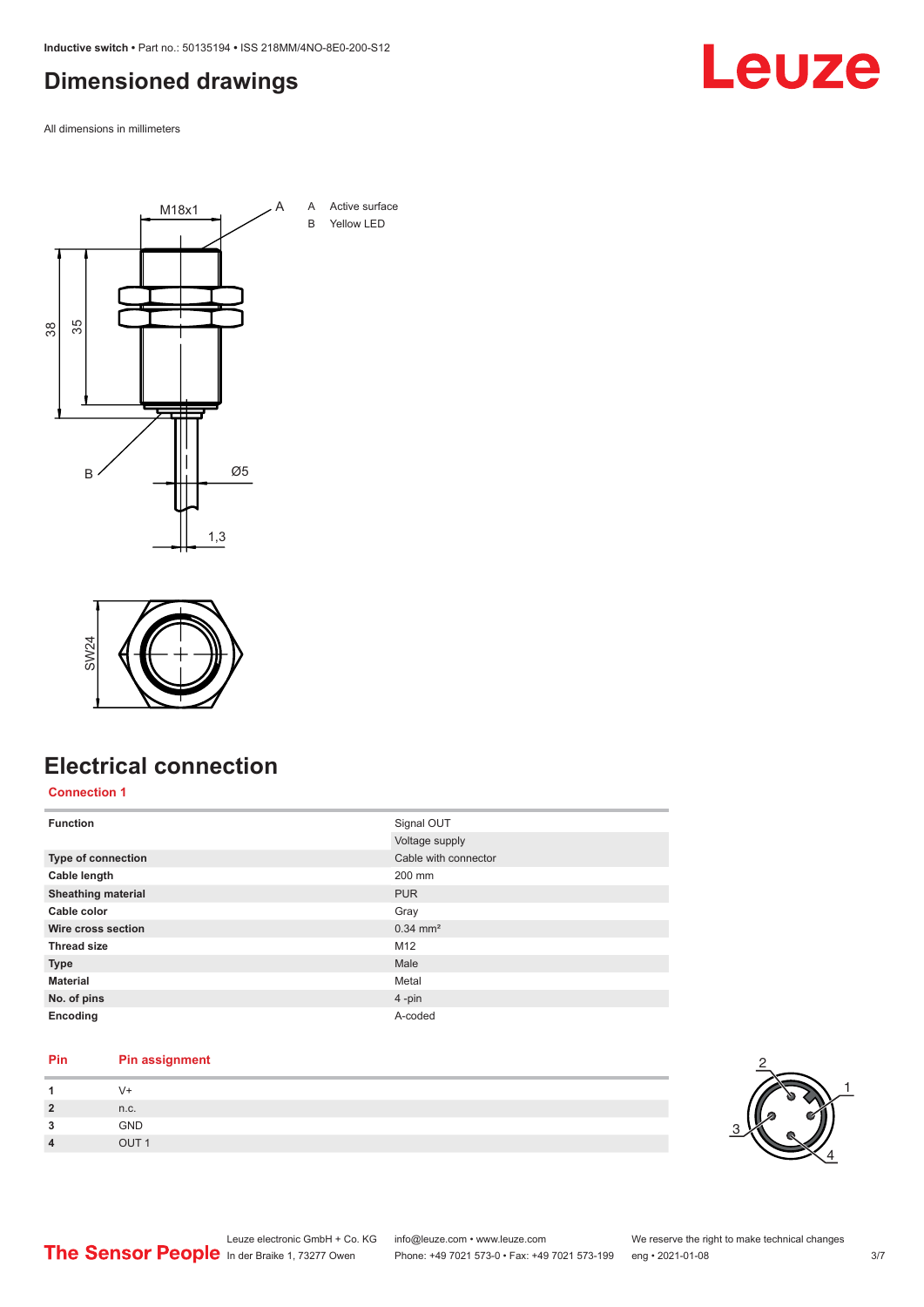## <span id="page-3-0"></span>**Diagrams**

## Leuze







## **Operation and display**

### **LED Display Meaning**

**1** Yellow, continuous light Switching output/switching state

## **Part number code**

Part designation: **ISX YYY ZZ/AAA.BB-CCC-DDD-DDD**

**ISX Operating principle / construction** IS: inductive switch, standard design ISS: inductive switch, short construction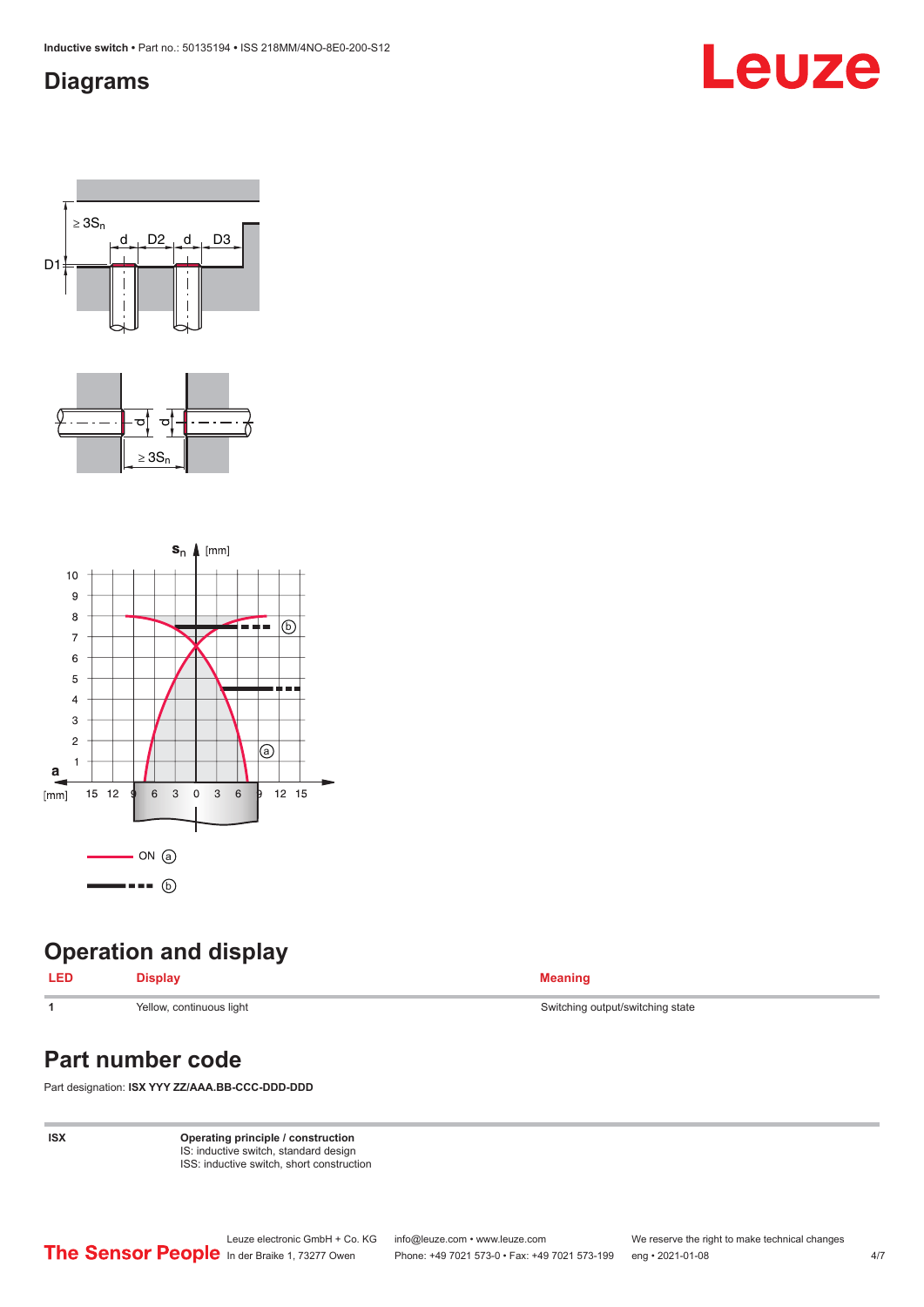### **Part number code**

## Leuze

| <b>YYY</b> | <b>Series</b><br>203: series with Ø 3 mm<br>204: series with $\varnothing$ 4 mm<br>205: series with M5 x 0.5 external thread<br>206: series with $\varnothing$ 6.5 mm<br>208: series with M8 x 1 external thread<br>212: series with M12 x 1 external thread<br>218: series with M18 x 1 external thread<br>230: series with M30 x 1.5 external thread<br>240: series in cubic design<br>244: series in cubic design<br>255: series with 5 x 5 mm <sup>2</sup> cross section<br>288: series with 8 x 8 mm <sup>2</sup> cross section                                                                                                                                                                                                                                                                                                                                                                                                                                                                                                                                                                                                                                                                                                                                                                                                                                                                                                                                                              |
|------------|---------------------------------------------------------------------------------------------------------------------------------------------------------------------------------------------------------------------------------------------------------------------------------------------------------------------------------------------------------------------------------------------------------------------------------------------------------------------------------------------------------------------------------------------------------------------------------------------------------------------------------------------------------------------------------------------------------------------------------------------------------------------------------------------------------------------------------------------------------------------------------------------------------------------------------------------------------------------------------------------------------------------------------------------------------------------------------------------------------------------------------------------------------------------------------------------------------------------------------------------------------------------------------------------------------------------------------------------------------------------------------------------------------------------------------------------------------------------------------------------------|
| <b>ZZ</b>  | Housing / thread<br>MM: metal housing (active surface: plastic) / metric thread<br>FM: full-metal housing (active surface: stainless steel AISI 316L) / metric thread<br>MP: metal housing (active surface: plastic) / smooth (without thread)                                                                                                                                                                                                                                                                                                                                                                                                                                                                                                                                                                                                                                                                                                                                                                                                                                                                                                                                                                                                                                                                                                                                                                                                                                                    |
| <b>AAA</b> | Output current / supply<br>4NO: PNP transistor, NO contact<br>4NC: PNP transistor, NC contact<br>2NO: NPN transistor, NO contact<br>2NC: NPN transistor, NC contact<br>1NO: relay, NO contact / AC/DC<br>1NC: relay, NC contact / AC/DC<br>44: 2 PNP transistor switching outputs, antivalent ( $NO + NC$ )<br>22: 2 NPN transistor switching outputs, antivalent (NO + NC)                                                                                                                                                                                                                                                                                                                                                                                                                                                                                                                                                                                                                                                                                                                                                                                                                                                                                                                                                                                                                                                                                                                       |
| BB         | <b>Special equipment</b><br>n/a: no special equipment<br>5F: food version<br>5: housing material V2A (1.4305, AISI 303)                                                                                                                                                                                                                                                                                                                                                                                                                                                                                                                                                                                                                                                                                                                                                                                                                                                                                                                                                                                                                                                                                                                                                                                                                                                                                                                                                                           |
| <b>CCC</b> | Measurement range / type of installation<br>1E0: typ. range limit 1.0 mm / embedded installation<br>1E5: typ. range limit 1.5 mm / embedded installation<br>2E0: typ. range limit 2.0 mm / embedded installation<br>3E0: typ. range limit 3.0 mm / embedded installation<br>4E0: typ. range limit 4.0 mm / embedded installation<br>5E0: typ. range limit 5.0 mm / embedded installation<br>6E0: typ. range limit 6.0 mm / embedded installation<br>8E0: typ. range limit 8.0 mm / embedded installation<br>10E: typ. range limit 10.0 mm / embedded installation<br>12E: typ. range limit 12.0 mm / embedded installation<br>15E: typ. range limit 15.0 mm / embedded installation<br>20E: typ. range limit 20.0 mm / embedded installation<br>22E: typ. range limit 22.0 mm / embedded installation<br>2N5: typ. range limit 2.5 mm / non-embedded installation<br>4N0: typ. range limit 4.0 mm / non-embedded installation<br>8N0: typ. range limit 8.0 mm / non-embedded installation<br>10N: typ. range limit 10.0 mm / non-embedded installation<br>12N: typ. range limit 12.0 mm / non-embedded installation<br>14N: typ. range limit 14.0 mm / non-embedded installation<br>15N: typ. range limit 15.0 mm / non-embedded installation<br>20N: typ. range limit 20.0 mm / non-embedded installation<br>22N: typ. range limit 22.0 mm / non-embedded installation<br>25N: typ. range limit 25.0 mm / non-embedded installation<br>40N: typ. range limit 40.0 mm / non-embedded installation |
| <b>DDD</b> | <b>Electrical connection</b><br>n/a: cable, standard length 2000 mm<br>S12: M12 connector, 4-pin, axial<br>200-S12: cable, length 200 mm with M12 connector, 4-pin, axial<br>200-S8.3: cable, length 200 mm with M8 connector, 3-pin, axial<br>S8.3: M8 connector, 3-pin, axial<br>005-S8.3: cable, length 500 mm with M8 connector, 3-pin, axial<br>050: cable, standard length 5000 mm, 3-wire                                                                                                                                                                                                                                                                                                                                                                                                                                                                                                                                                                                                                                                                                                                                                                                                                                                                                                                                                                                                                                                                                                  |
|            | <b>Note</b>                                                                                                                                                                                                                                                                                                                                                                                                                                                                                                                                                                                                                                                                                                                                                                                                                                                                                                                                                                                                                                                                                                                                                                                                                                                                                                                                                                                                                                                                                       |
|            | $\&$ A list with all available device types can be found on the Leuze website at www.leuze.com.                                                                                                                                                                                                                                                                                                                                                                                                                                                                                                                                                                                                                                                                                                                                                                                                                                                                                                                                                                                                                                                                                                                                                                                                                                                                                                                                                                                                   |



Leuze electronic GmbH + Co. KG info@leuze.com • www.leuze.com We reserve the right to make technical changes In der Braike 1, 73277 Owen Phone: +49 7021 573-0 • Fax: +49 7021 573-199 eng • 2021-01-08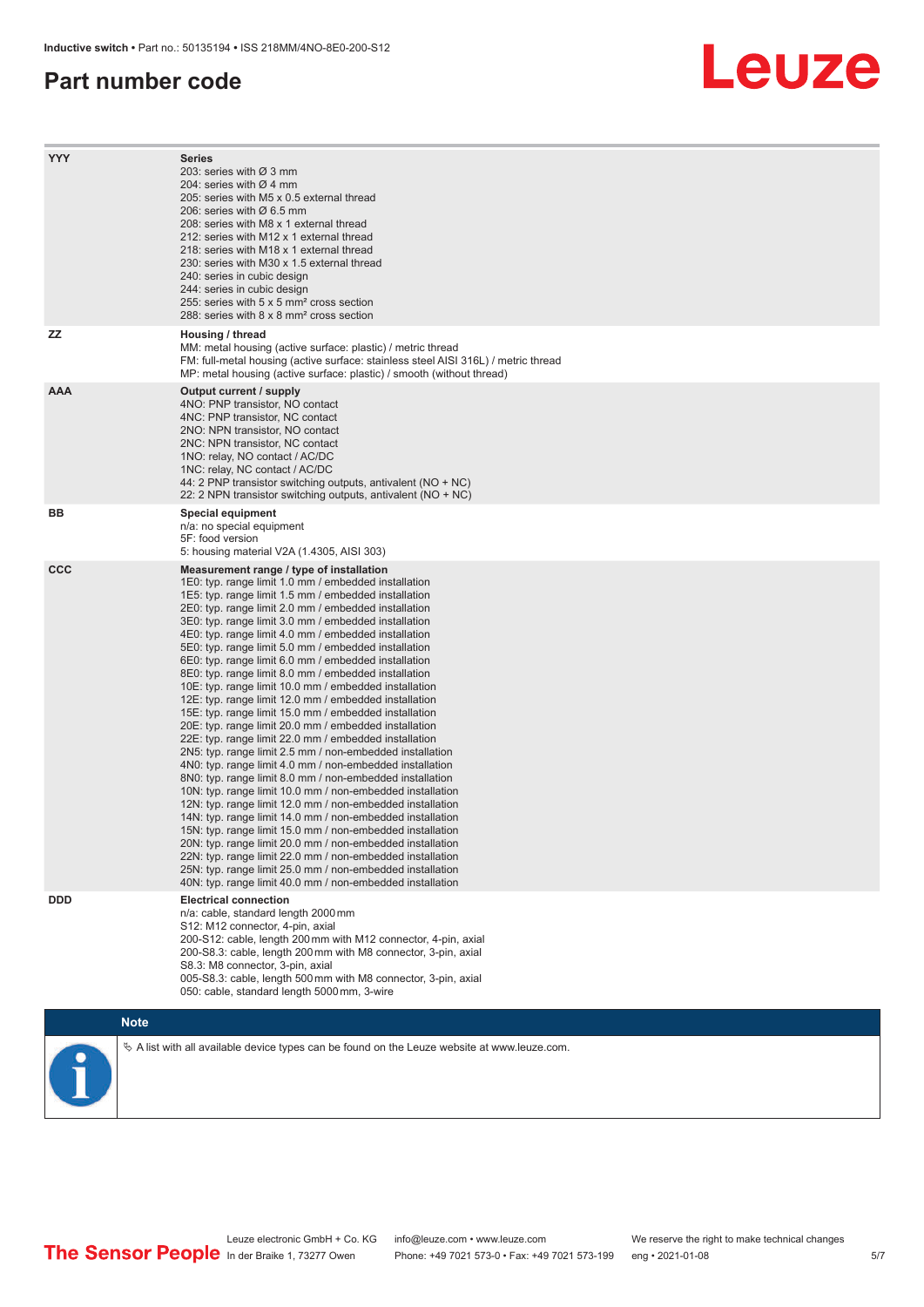### <span id="page-5-0"></span>**Notes**

### **Observe intended use!**

 $\%$  This product is not a safety sensor and is not intended as personnel protection.

 $\&$  The product may only be put into operation by competent persons.

 $\%$  Only use the product in accordance with its intended use.



### **Accessories**

## Connection technology - Connection cables

|  | Part no. | <b>Designation</b>     | <b>Article</b>   | <b>Description</b>                                                                                                                                           |
|--|----------|------------------------|------------------|--------------------------------------------------------------------------------------------------------------------------------------------------------------|
|  | 50130654 | KD U-M12-4A-P1-<br>020 | Connection cable | Connection 1: Connector, M12, Axial, Female, A-coded, 4 -pin<br>Connection 2: Open end<br>Shielded: No<br>Cable length: 2,000 mm<br>Sheathing material: PUR  |
|  | 50130657 | KD U-M12-4A-P1-<br>050 | Connection cable | Connection 1: Connector, M12, Axial, Female, A-coded, 4-pin<br>Connection 2: Open end<br>Shielded: No<br>Cable length: 5,000 mm<br>Sheathing material: PUR   |
|  | 50130648 | KD U-M12-4A-V1-<br>020 | Connection cable | Connection 1: Connector, M12, Axial, Female, A-coded, 4-pin<br>Connection 2: Open end<br>Shielded: No<br>Cable length: 2,000 mm<br>Sheathing material: PVC   |
|  | 50130688 | KD U-M12-4W-V1-<br>020 | Connection cable | Connection 1: Connector, M12, Angled, Female, A-coded, 4 -pin<br>Connection 2: Open end<br>Shielded: No<br>Cable length: 2,000 mm<br>Sheathing material: PVC |

Leuze